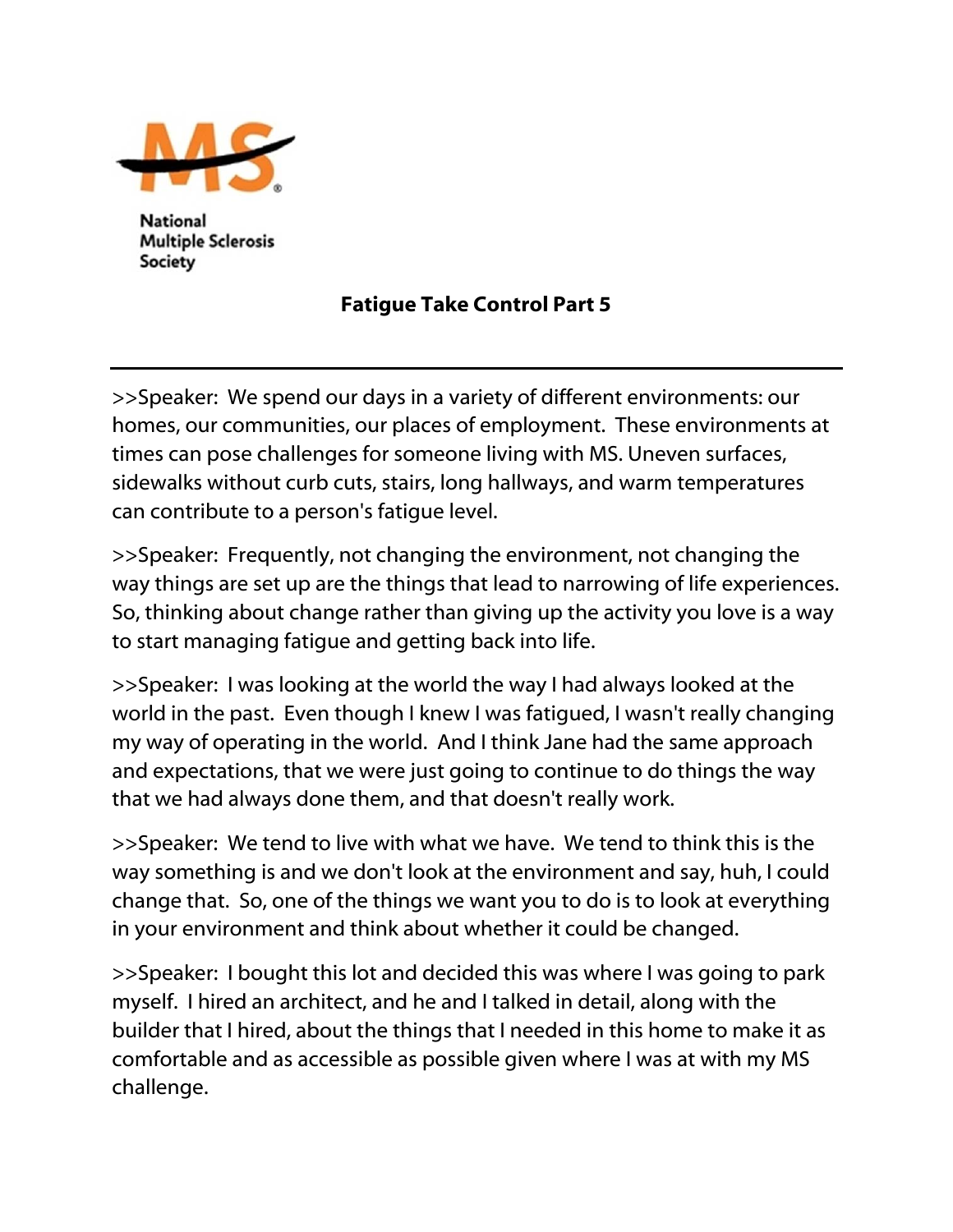And so initially the architect and I and my builder talked at great lengths about making sure the elevation of this home was such that I could come in the front door, no steps. And also make sure that on the interior of the home the kitchen area I could get around very easily in, and with the island that I have here in the kitchen, it was placed where I could zip around it and get to the refrigerator and get to the pantry. I can have things set up in the bath area specifically that were designed by the architect and my builder to assist me, grab handles, wide doors. I have all 3-foot doors on the interior. It makes it easy for me to swing in and out of places and I don't hit things and wrack my knuckles or anything. So, they're small things but very important in making it a comfortable home for me to operate in.

>>Speaker: Being a mechanic and mechanically minded, if there's anything that's not too hard, like changing light bulbs and that type of stuff, I do do that. But I also take a chair along with me so that as I do tire, I sit down, rest, get back up and work a little more, and then sit back down and rest again.

>>Speaker: One of the things I did, I'm short. So, when every -- when the whole family was here in the house with me, everybody seemed to put things on the top shelf. Well, I could never reach them. And then after I was diagnosed, it was very hard for me and I was very afraid to get up on ladders to get stuff. So, I moved everything down to the lower levels and to the lower shelves that I needed to get my hands on. And whatever is in the top cabinet, I don't care, because I can't get it and I'm not going to try. So, I put things at a level that I can use them and they are readily available to me.

>>Speaker: When my office recently moved, I worked with a person who was designing the layout of my desk, my computer and my file cabinets so that it would -- when I would have to get up and move around in the office, it would be the most efficient, so I didn't have to do a lot of walking around the desk. But I could get into the desk from both sides to either get to file cabinets or get to my recliner. And the computer is just right behind me in this great chair. I just kind of swivel around.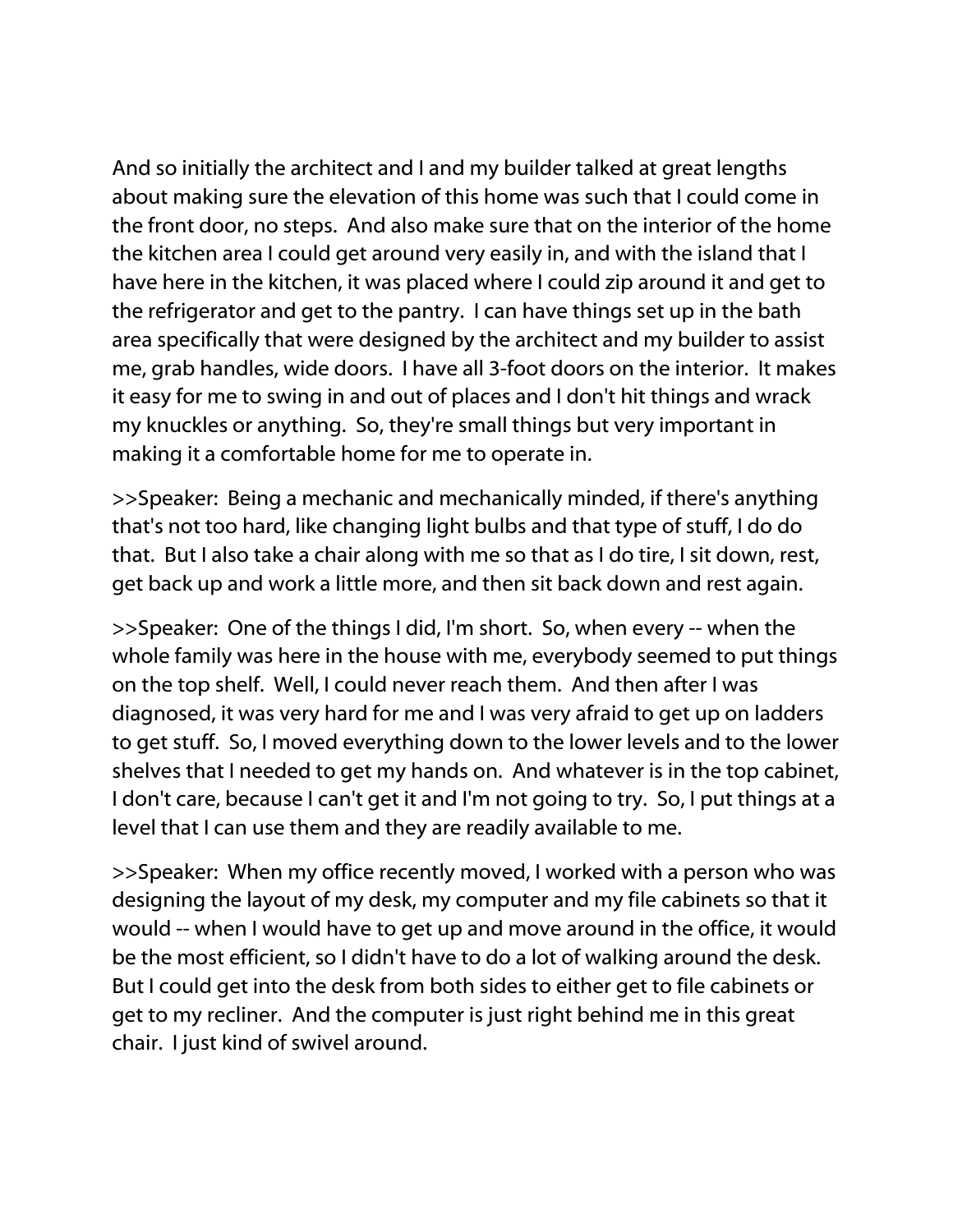>>Speaker: Initially, when I was diagnosed with MS, my symptoms were very, very minimal, and I was a full-time outside sales rep. So, I was on the sidewalk talking to customers eight hours a day. And wanting to be proactive with my employer, I took him aside and said, "I'm noticing that my fatigue factor is starting to become an issue." He was very, very supportive and was able to move me into a telemarketing/sales position, which took me off the street completely right away. And we are right now in the process of getting me set up so that I can work from home.

Working at home is -- it gives you a couple different options. Number one, for me, when I need that 10- or 15-minute break, where I need to elevate my leg, or I need to just get away for 5 or 10 minutes, it's a lot easier to do that at home than it is in the office workplace, because obviously there is a lot of pressure within the office to kind of stay at your desk and stay focused. And it's a little hard to take your leg and plop it in top of a desk and elevate it. So, the home scenario is a lot different.

The other thing in working at home is it gives me a lot more flexibility. I don't have to worry about getting up at 5:00 so I can be at work at 8:00, do my makeup, to put my wardrobe together. I can jump in the shower, put on my sweats, get in front of the computer and I'm at work, and I'm at work a lot faster, and there's a lot less work or fatigue involved in getting ready and prepped to get to work.

>>Speaker: In addition to modifying your home and work environments, addressing walking difficulties, using mobility equipment, and changing your mode of transportation will help you to get where you want to go.

>>Speaker: Long-distance walking and standing are both very fatiguing for my legs. I wouldn't consider walking a long distance, because I know I wouldn't be able to walk back. I really have to know where I'm going in advance before I go there, so I can size up whether I can walk that far.

>>Speaker: Many people report that they do a technique called wall walking. They'll walk along and hold onto pieces of furniture or, if there is no furniture available, they'll hold onto the walls as they're walking along. This may be an indication that you're not getting good information about the ground you're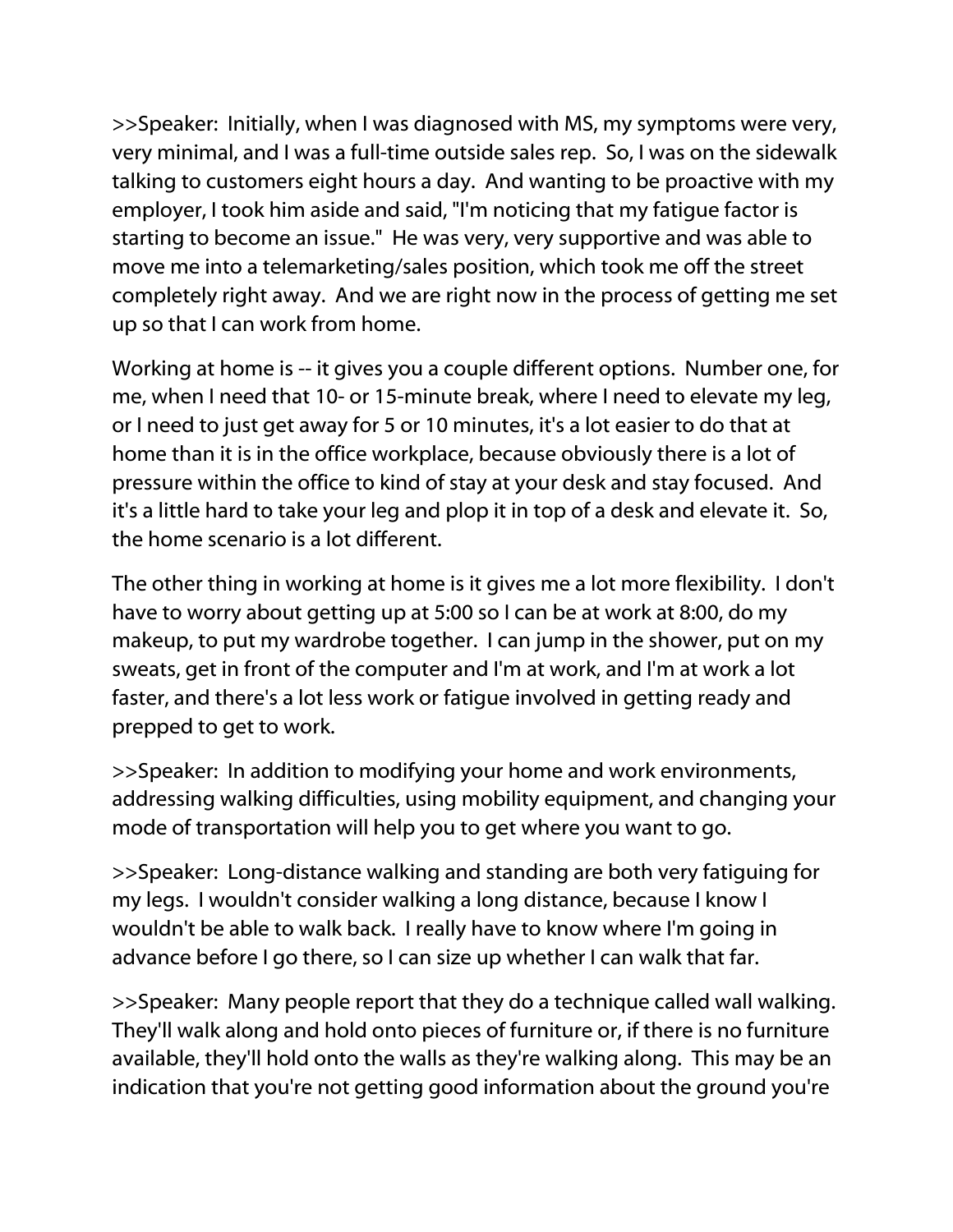walking on from your feet. Not knowing where your feet are makes walking difficult even if you do not have weakness. A cane gives information on what the ground is like. Other problems should also be addressed. These can include tight muscles, dizziness, spasticity or lack of coordination.

What we call foot drop is often an early change in walking that some people experience. When the muscles of the ankle are weak, they may not be able to hold the foot up when you lift your leg to take a step. Toes dragging or catching can potentially cause you to trip.

>>Speaker: I will trip more often if I'm tired. And tripping to me is like stepping on a garden hose and falling all the way to the ground in a split second and not having any idea that I did it. And my foot drop occurs more - it's more pronounced when I'm extremely fatigued.

>>Speaker: A second common walking problem is weakness in the muscles around the knee. This can result in the locking of the knee as you go to put weight on that leg. Again, this is very inefficient. It can also be painful and can contribute to deterioration of the knee joint.

>>Speaker: An ineffective compensation for foot drop and knee hypertension is circumduction, or swinging the leg out to the side when taking a step. These walking problems can all be very inefficient and can easily and nearly invisibly be compensated for by using an ankle/foot orthosis, or AFO.

>>Speaker: Without my braces, I mean, I think every step I would take I'd probably be falling down, so I really -- I depend a lot on braces.

>>Speaker: I've been wearing AFOs, leg braces, for 10 years now, and I wear them all the time. And I use crutches. The truth is, when I picked out the fabric to make my AFOs, I didn't really think in terms of how perfectly they matched my crutches, but they do. It's just -- if you have to use things like that, it's like having a wheelchair that is colorful or kind of racy looking. It just -- it's another way of decorating, I guess.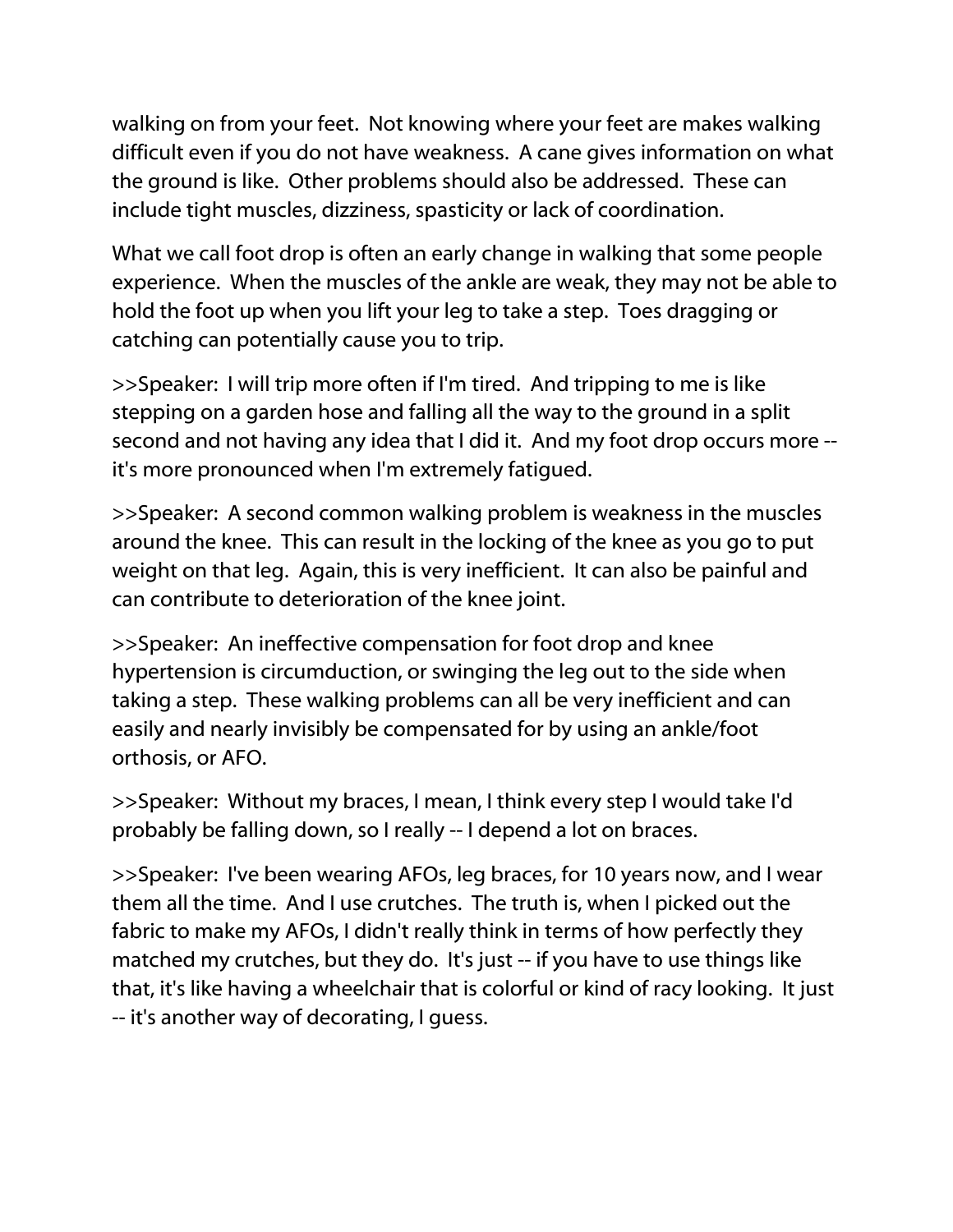>>Speaker: Finally, weakness may be present at the hip muscles. When the muscles at the side and back of the hip are weak, people will shift their weight over that leg as they're taking a step with the other leg. Using an assistive device, like a cane or a forearm crutch or a walker may compensate for this and make your walking more efficient.

>>Speaker: The scooter has been very, very beneficial for me. You know, I own a lumber company and I've got 13 acres of lumber out there and big warehouses that I like to go out and be involved with. This is my wheels, and I go all over the place.

>>Speaker: Having a scooter has really enlarged my world in terms of it was getting harder and harder to walk, and so it's just traveling less. And with the scooter I can whiz a mile or more through Portland to (inaudible) restaurant and whiz back, you know, probably at a risk to myself and others, but I enjoy it. I've got a van with a ramp and a sliding door, so if I have to go out to an event, I get in my van. I mean, I use my van and the scooter and I come back to the paper and I'm just much sharper.

>>Speaker: My van has a lift. It's kind of like a crane that picks it up and just puts it into the back of the van so I can operate it myself. It doesn't require any strength and I can easily operate it. So, it's really a relief. If I'm going to be outdoors camping, I use the scooter, put that in and take it with us.

>>Speaker: Just like there are a lot of different environments that we need to function in, there are a lot of different choices of vehicles that we can choose to get us from place to place. If someone with MS is using a scooter and is putting that scooter into the back of a van, then they have to get from the back of that van around to the driver's seat and into the driver's seat before they can take off.

If they have a modified van, where they can just drive that scooter right into the van and then transfer into that seat, it saves a lot of walking and a lot of steps. Some people can even go a further step and have a vehicle that they can actually drive from. They may actually be able to drive into that vehicle in a wheelchair right into the driving compartment and not have to do any transfers or take any steps at all, and have saved a lot of energy.